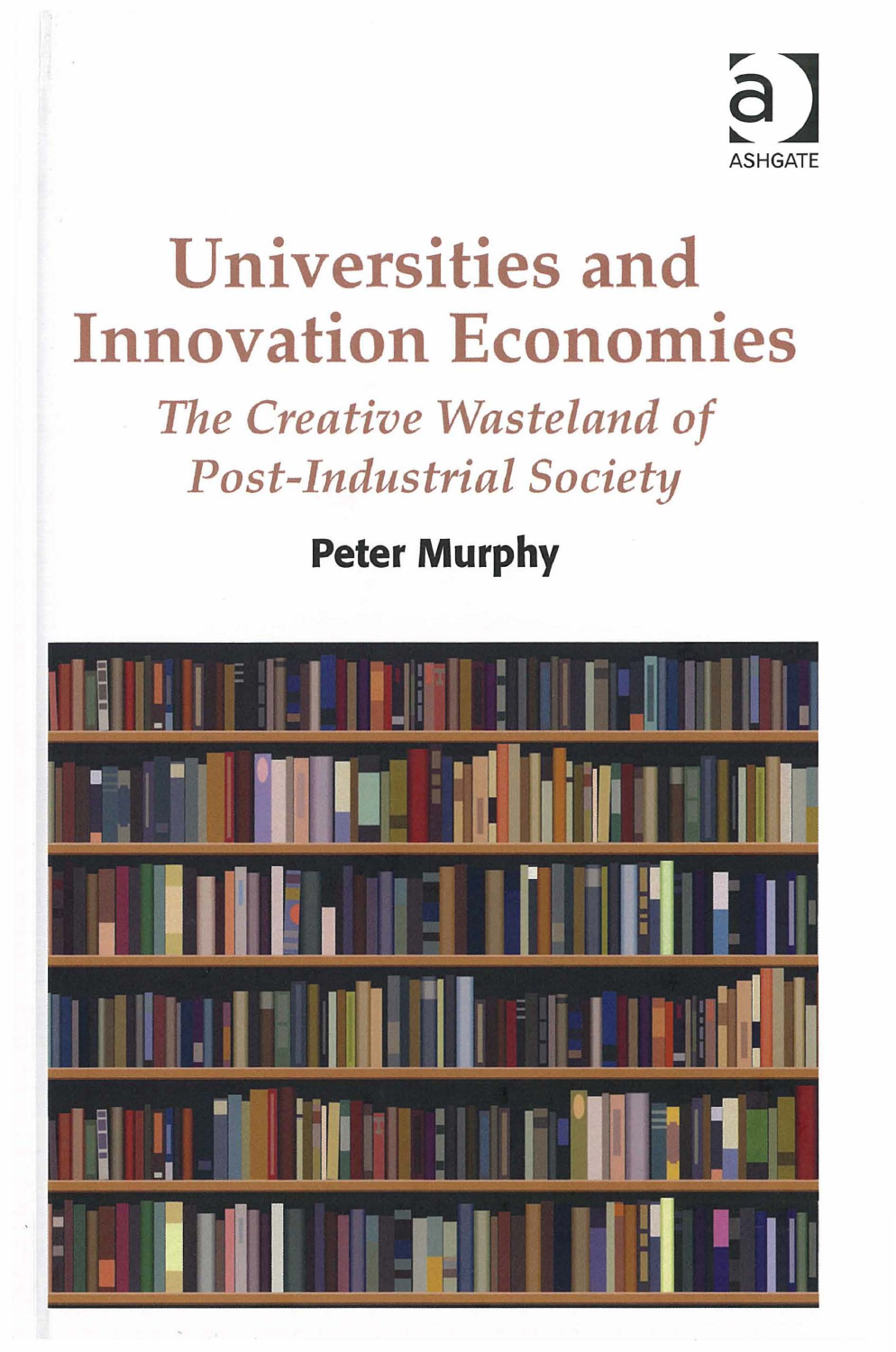### UNIVERSITIES AND INNOVATION ECONOMIES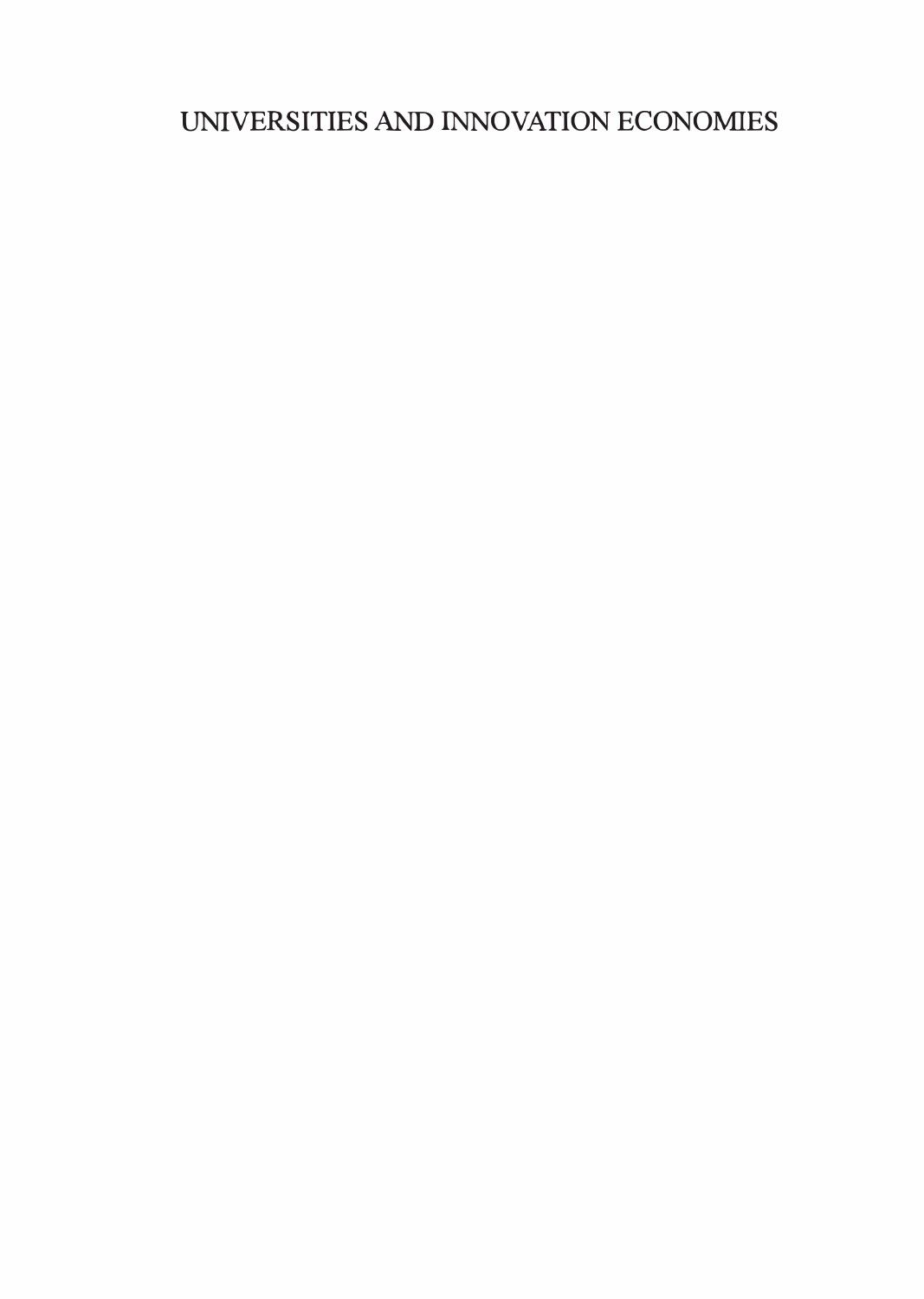This book is dedicated to my father, Harry, who was a gifted engineer and who imparted to me something of the engineer's respect for how things are rather than what we might wish them to be. If an engineer ignores the reality of the forces of nature, the bridge falls down. So it is with society. If we ignore what is possible and what is practical, our social bridges collapse under their own weight.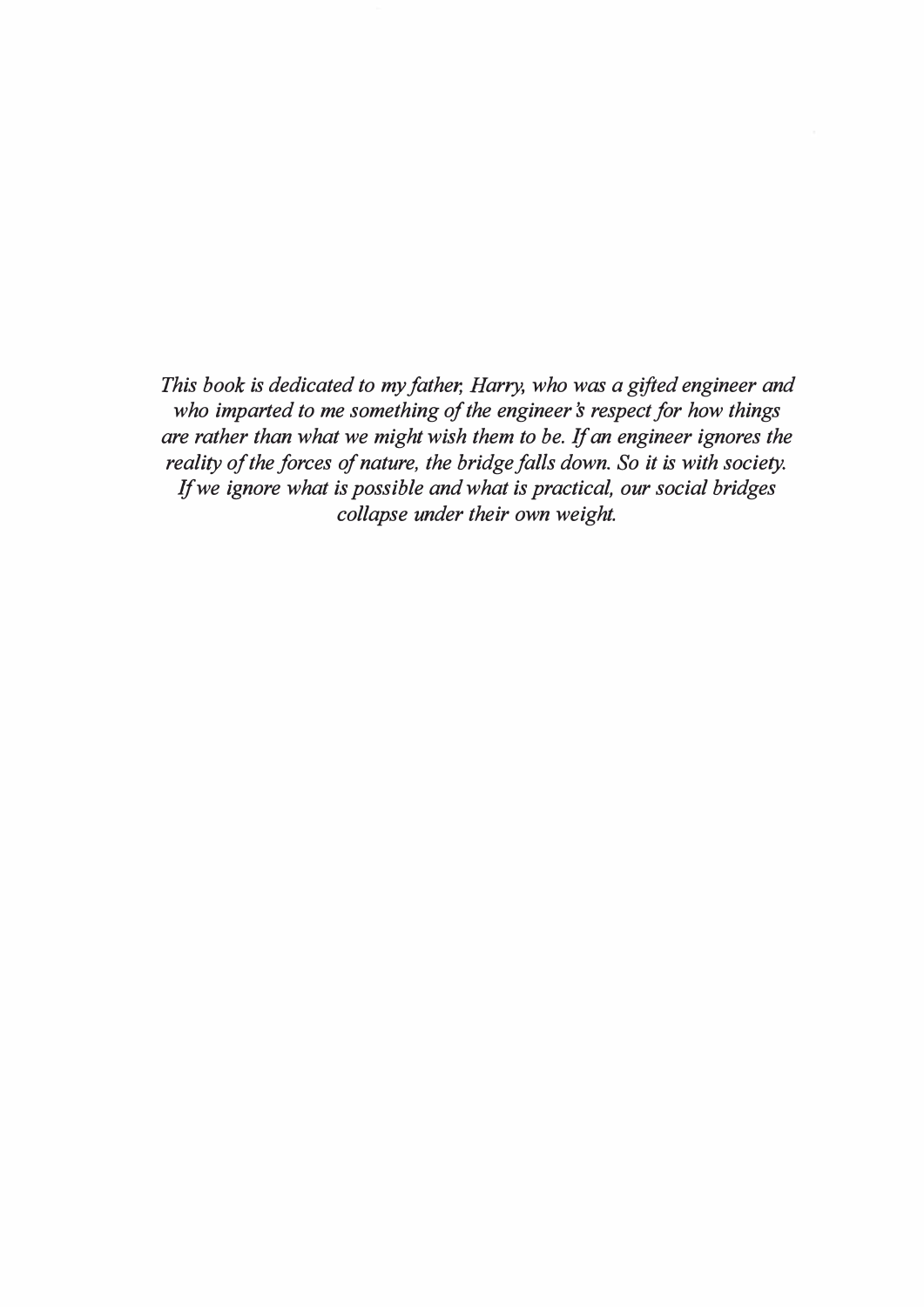## Universities and Innovation Economies

The Creative Wasteland of Post-Industrial Society

PETER MURPHY James Cook University, Australia

## **ASHGATE**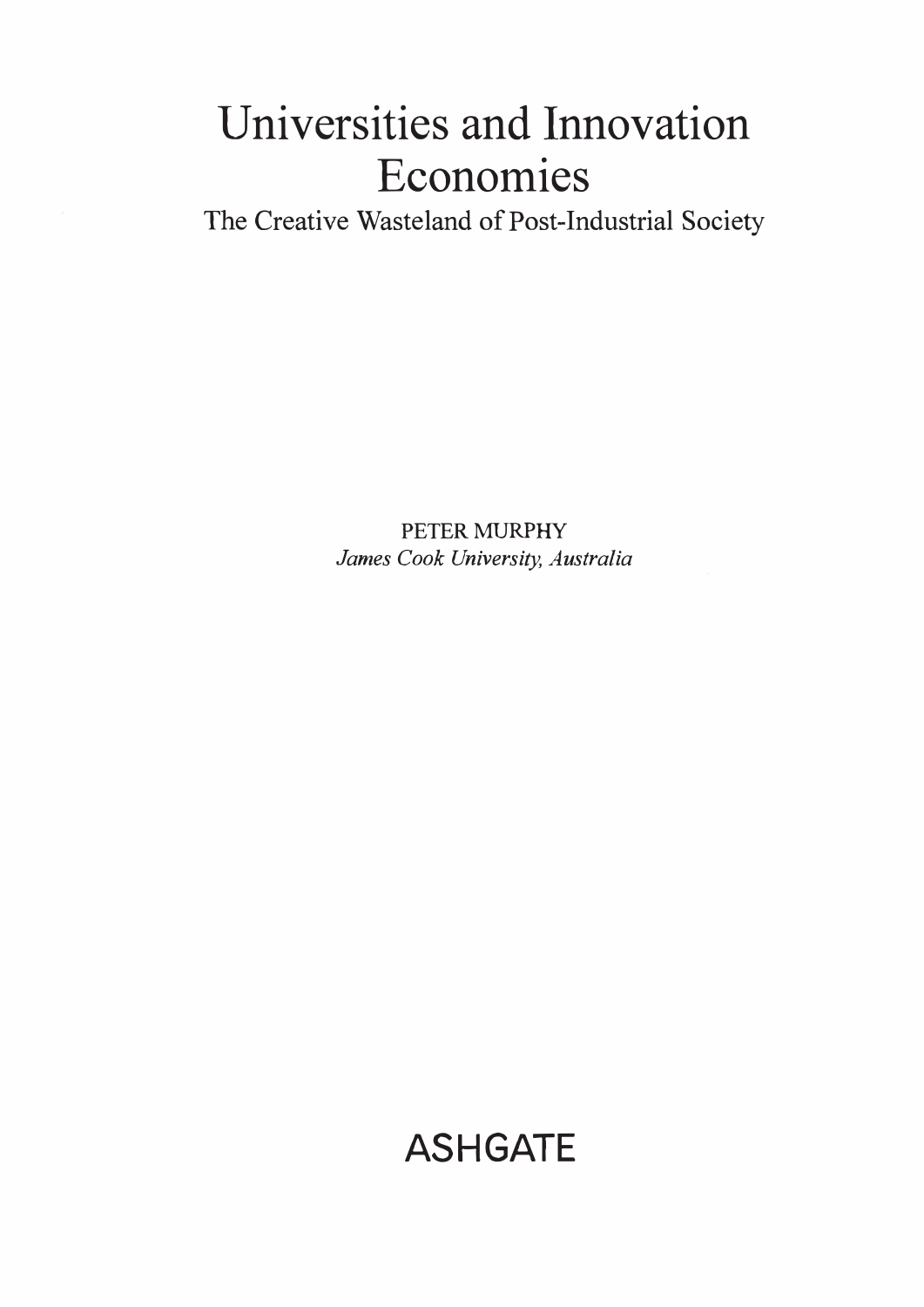© Peter Murphy 2015

All rights reserved. No part of this publication may be reproduced, stored in a retrieval system or transmitted in any form or by any means, electronic, mechanical, photocopying, recording or otherwise without the prior permission of the publisher.

Peter Murphy has asserted his right under the Copyright, Designs and Patents Act, 1988, to be identified as the author of this work.

Published by Ashgate Publishing Limited Wey Court East Union Road Farnham Surrey, GU9 7PT England

Ashgate Publishing Company 110 Cherry Street Suite 3-1 Burlington, VT 05401-3818 USA

www.ashgate.com

#### British Library Cataloguing in Publication Data

A catalogue record for this book is available from the British Library

### The Library of Congress has cataloged the printed edition as follows:

Murphy, Peter, 1956-Universities and innovation economies : the creative wasteland of post-industrial society / by Peter Murphy. pages cm.

Includes bibliographical references and index. ISBN 978-1-4724-2535-5 (hardback)-ISBN 978-1-4724-2536-2 (ebook) ISBN 978-1-4724-2537-9 (epub) 1. Education, Higher-Economic aspects. 2. Postmodemism and higher education. 3. Educational change. I. Title. LC67.6.M88 2015 338.4'3378--dc23

2014028902

ISBN 9781472425355 (hbk) ISBN 9781472425362 (ebk-PDF) ISBN 9781472425379 (ebk-ePUB)



Printed in the United Kingdom by Henry Ling Limited, at the Dorset Press, Dorchester, DTl lHD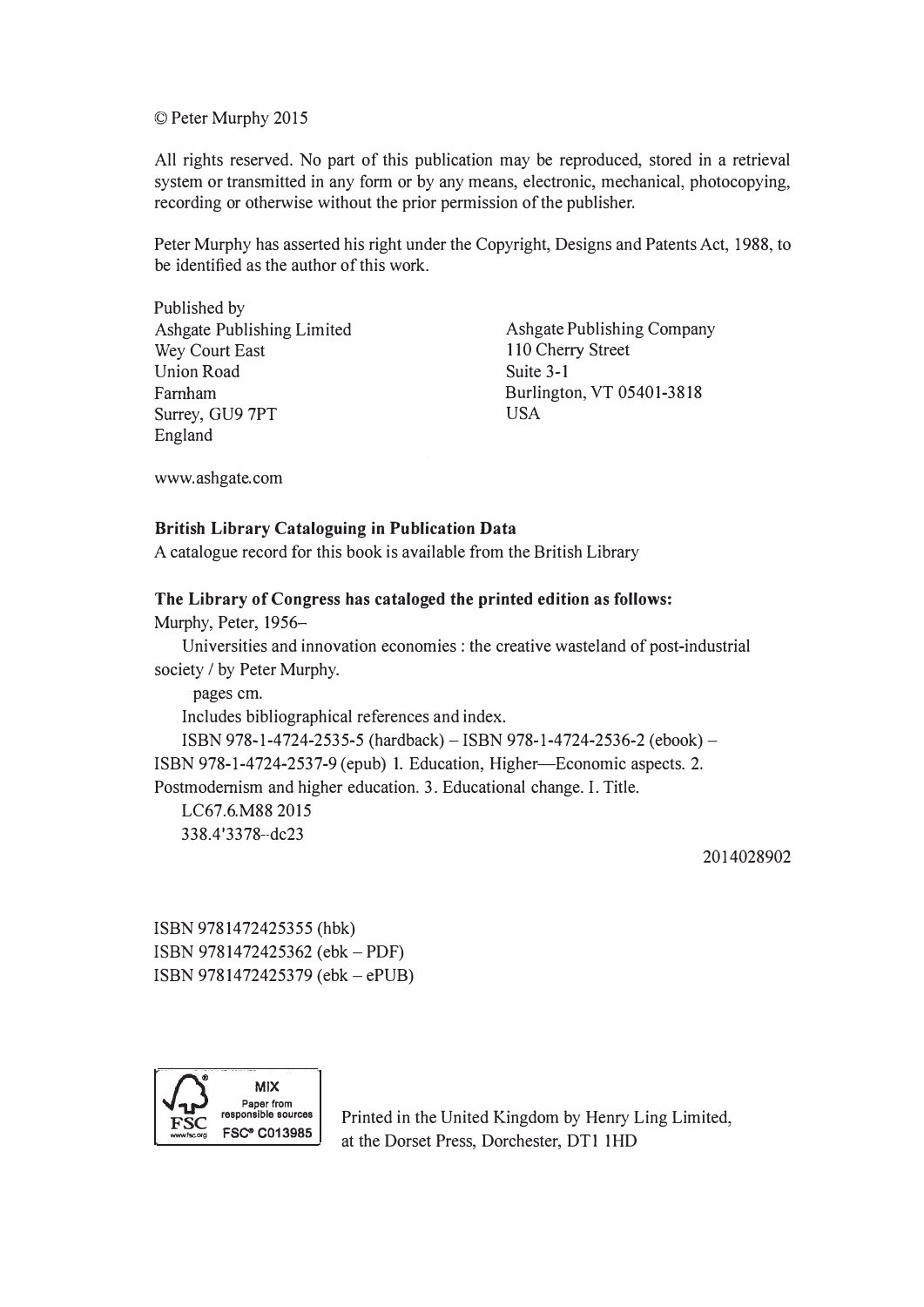## Contents

| List of Figures and Tables<br>Acknowledgements |                             | vii<br>ix    |
|------------------------------------------------|-----------------------------|--------------|
|                                                | Introduction                | $\mathbf{1}$ |
| $\mathbf{1}$                                   | The Creativity Deficit      | 15           |
| $\overline{2}$                                 | The Innovation Economy      | 59           |
| 3                                              | The Bureaucratic University | 91           |
| $\overline{4}$                                 | The Discovery University    | 143          |
| 5                                              | The Social Mirage           | 169          |
| Conclusion                                     |                             | 215          |
| <b>Index</b>                                   | References                  | 233<br>253   |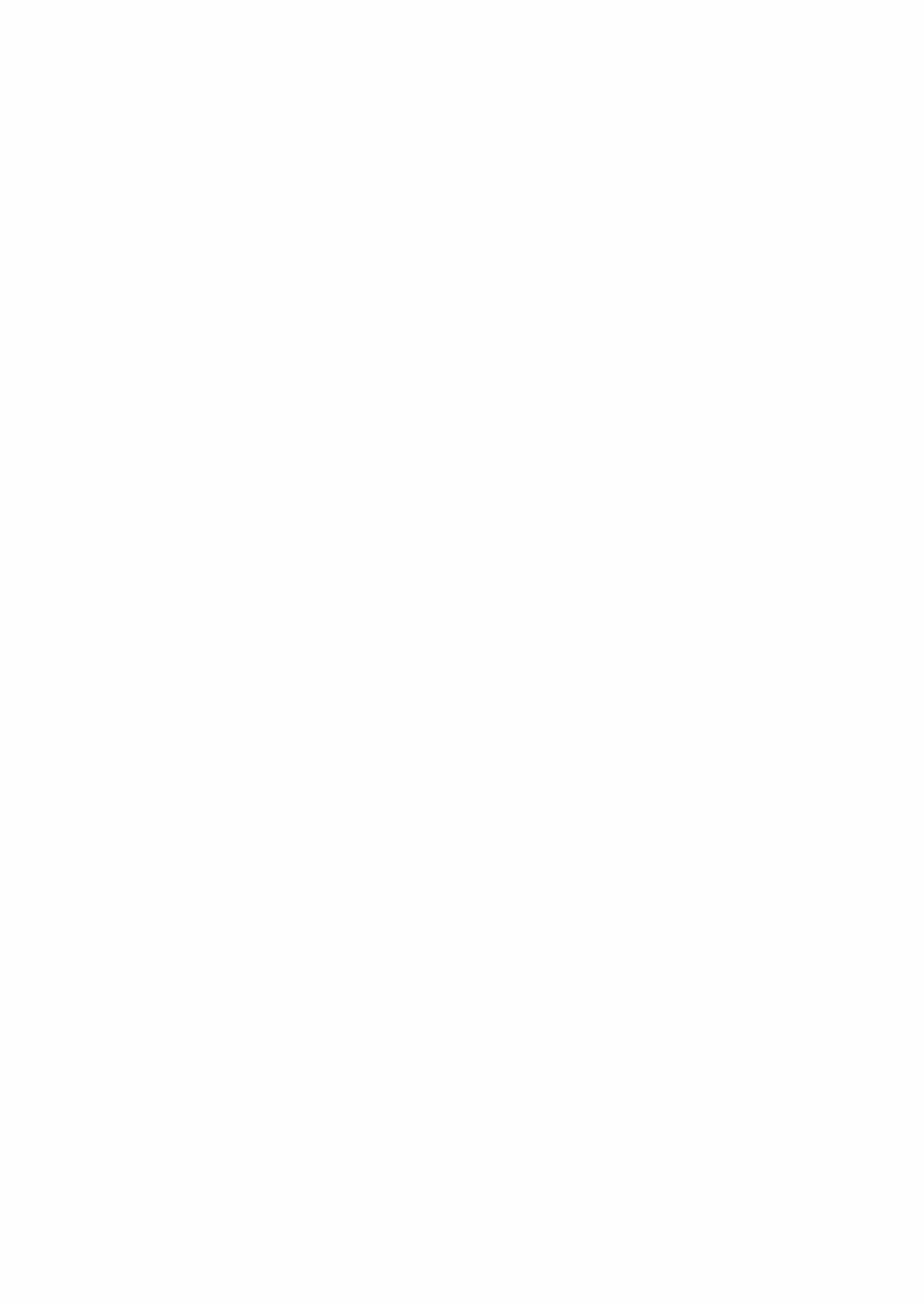## List of Figures and Tables

### Figures

| 1.1 | Science, Social Sciences, Humanities: N-Gram Analysis of the<br>Annual Incidence of Key Words in the Google Book Database | 46   |
|-----|---------------------------------------------------------------------------------------------------------------------------|------|
| 2.1 | The Rise of Management: N-Gram Analysis of the Annual<br>Incidence of Key Words in the Google Book Database               | 89   |
| 3.1 | The Language of Bureaucracy: N-Gram Analysis of the Annual<br>Incidence of Key Words in the Google Book Database          | 142. |

### Tables

| 1.1 | Key Figures by Decade of First Major Work                       | 19  |
|-----|-----------------------------------------------------------------|-----|
| 1.2 | Key Works in the Humanities and Social Sciences by Decade in    |     |
|     | the Twentieth Century                                           | 25  |
| 1,3 | Key and Significant Painters by Decade in the Twentieth Century | 28  |
| 1.4 | Key Figures by Century of First Major Work                      | 31  |
| 1.5 | <b>Academic Publishing Growth Rates</b>                         | 44  |
| 1.6 | Arts and Humanities Publication Output by Year                  | 49  |
| 1.7 | Major Science Discoveries by Century                            | 51  |
| 2.1 | Labor Productivity Annual Average Growth Rate                   | 73  |
| 2.2 | <b>Citation Rates by Field</b>                                  | 83  |
| 3.1 | <b>Staff-Student Ratios</b>                                     | 138 |
| 4.1 | Publications per FTE University Academic Staff Member,          |     |
|     | 2003-2007                                                       | 147 |
| 4.2 | Institution Type and Research Output                            | 163 |
| 5.1 | CEO and Academic Remuneration                                   | 191 |
| 5.2 | How Many Books a Year Do You Read? (US Gallup Survey)           | 207 |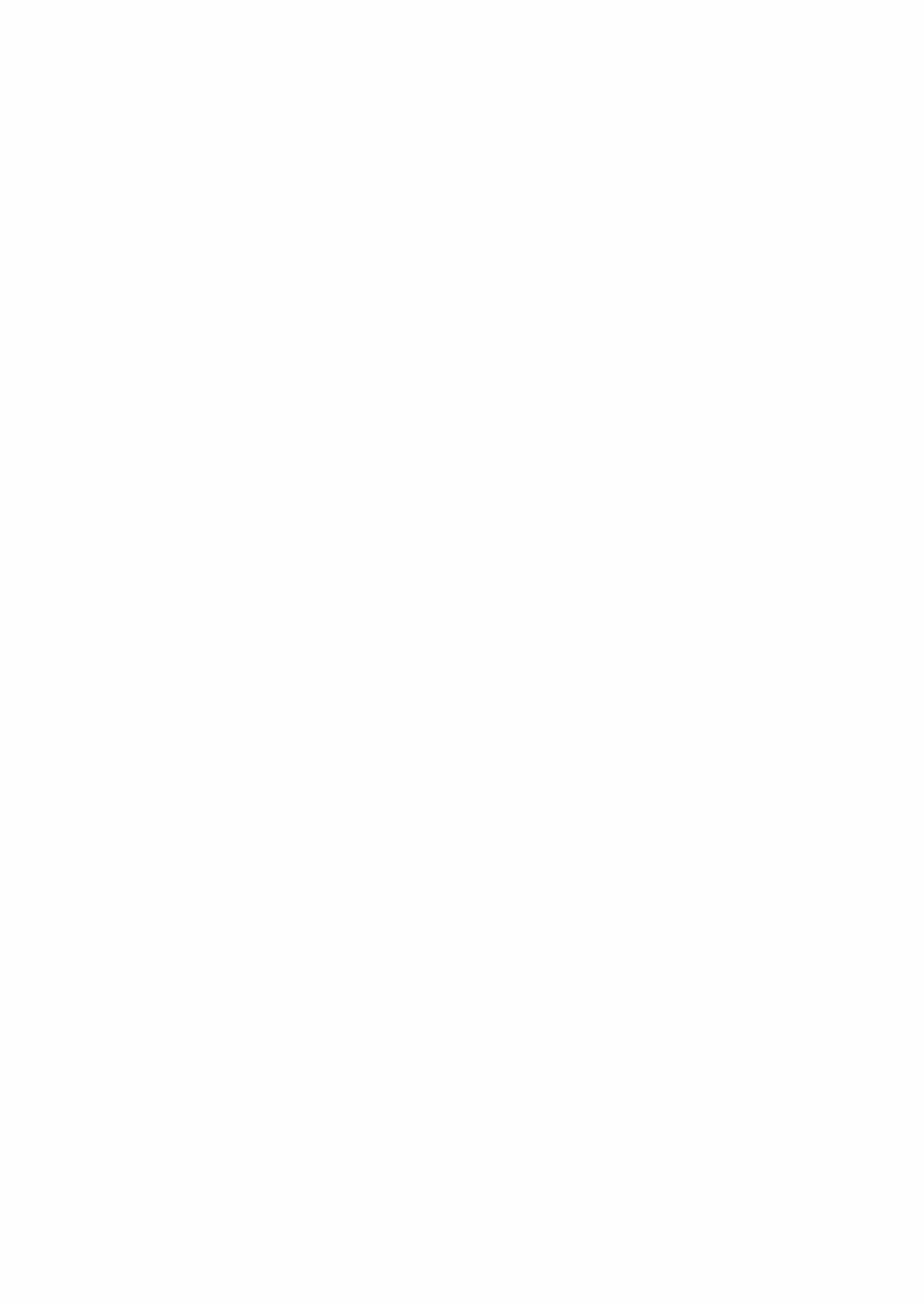### Acknowledgements

My sincere thanks to: Greg Melleuish, Ken Friedman, Vrasidas Karalis, and David Roberts, who read and commented on the book in manuscript. Warm thanks to Simon Marginson with whom I worked on a research project about universities while I wrote Universities and Innovation Economies. Other colleagues have also been generous with their thoughts about universities, creation and innovation-among them Anders Michelsen, Agnes Heller, Dominique Bouchet, Eduardo de la Fuente, John Carroll, Chris Hay, Paul Collits, Ian Atkinson, Wayne Cristaudo, Doug Kirsner, Celia Lury, Andrea Vestrucci, Mujadad Zaman, Warwick Powell, Tina Besley, Ryan Daniel, Scott Lash, John Rundell; Xinxin Deng, Ron Barnett, Suzi Adams, Gerard Puccio, Peter Beilharz, Katja Fleischmann, Hong Chengwen, David Salisbury, Craig Browne, Glenn Porter, Susanne Maria Weber, Michael Peters, Andrew Benjamin, Brian Nelson, and Trevor Hogan. I am grateful to those colleagues for their observations and reflections-and to Robin Gauld and Sian Supski who assisted me in the collection of data for this volume.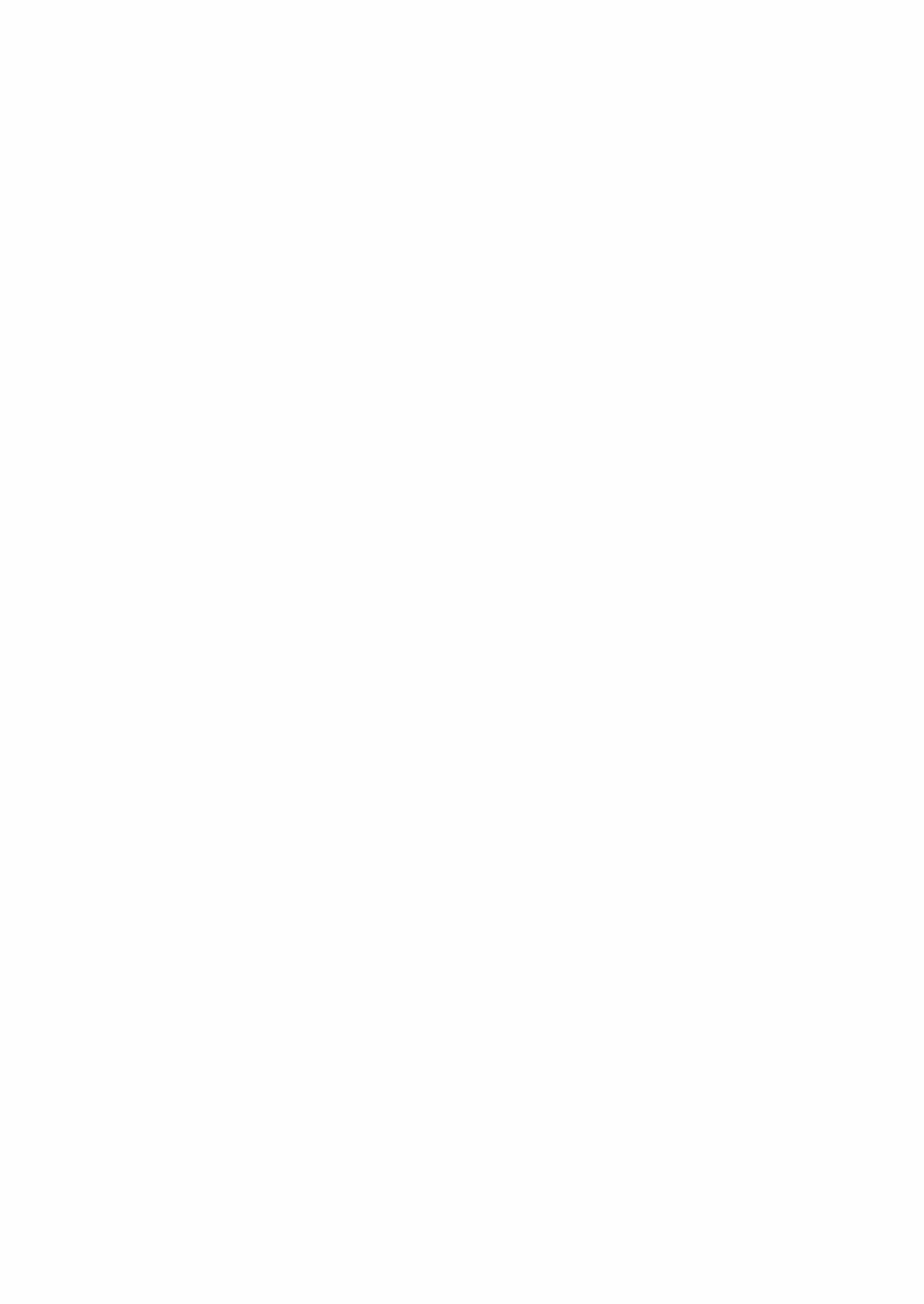## Introduction The Creative Wasteland of Post-Industrial Society

The global financial crisis of 2008 signaled the beginning of the end of the postindustrial age. The prolonged stagnation that followed 2008—accompanied by sovereign debt, low productivity and high unemployment in major economies—was an indication of the failure of many of the claims that had been made since the 1970s about the economic power of post-industrial economies and knowledge societies. Economic failure translated into fiscal contraction. This affected all kinds of government spending including on a super-sized university sector. During the post-modern era, mass higher education had grown ferociously. Philosophies of post-industrialism legitimated a relentless expansion of government budgets for education along with other social sectors. The resulting levels of sovereign debt and government budget deficits were not sustainable—not least because the economic promise of post-industrial economies was never realized.

The promise of post-industrialism was innovation. The primary cause of modem economic growth, the theory went, was innovation. Innovation is the social application of the power of creation. Modern societies that lack the capacity for creation struggle socially and flounder economically. The theory was not wrong. The extended economic stagnation in many OECD countries that followed 2008 was a symptom of depressed innovation. But this despondent state pointed to a deeper problem: namely that the post-industrial 'knowledge society' and the post-modem 'information society' had stopped innovating on a large scale--or rather it had never lived up to its self-image as an innovating epoch. The 'bio technology revolution' that was promised in the 1990s failed to happen. The 2000s saw mass consumer enthusiasm for social media, computer applications and smart phones. Yet the last significant productivity increase in the OECD occurred in the late 1990s and that was short-lived. The university was the symbolic core of the post-modem age. It embodied its desires. It represented its aspirations. It was emblematic of the knowledge and information that, supposedly, elicited the technological and sociological innovations that energized economies and enlarged social prosperity. It was an institutional source of concepts that animated and unscored the ideas-driven growth that supposedly typified post-industrial economies. Yet in reality growth, prosperity and ideas proved to be much scarcer than in the industrial age.

Part of the explanation of this is bureaucracy. The post-modem age promised to replace inflexible 'Fordist' organizations with flexible 'post-Fordist' institutions. In reality, post-Fordism out-did Fordism in its fascination with administration. This was, above all, true of universities. Post-modem bureaucratic organization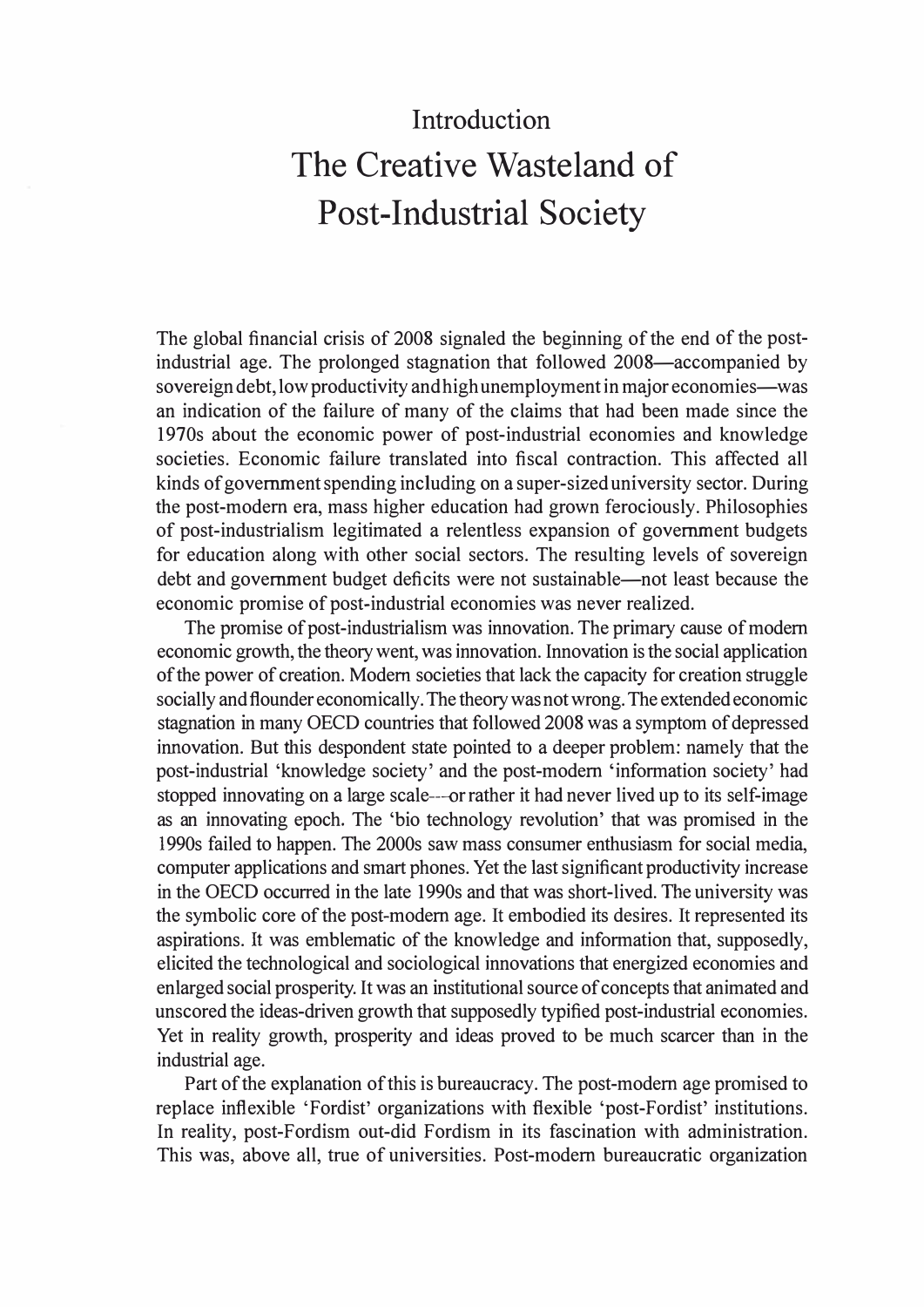contributed much to the failure of contemporary innovation and the paltry nature of its idea-generation. Large and medium-sized organizations dominate today's economic and social landscape. Yet, whatever their virtues, these organizations are typically poor innovators and miserable concept-producers. Smaller enterprises and informal milieu for the most part are better at substantive innovation and genuine creation. That does not stop large formal organizations touting their innovation prowess in ways that are both self-serving and self-deluding. A specious rhetoric of innovation deployed by bureaucratic organizations and bureaucratic societies took off in the early 1970s. This coincided with the rapid expansion of universities. The peak of social discussion about universities occurs in the period between 1967 and 1974.1 This was one of the harbingers of the post-modem society. The effect of this interest and its concomitant rhetoric was perverse. It contributed to hollowing out the inner substance of innovation and creation while appropriating its legitimating properties. Large organizations not least of all the ever-expanding universities proclaimed (without much evidence) their own impressive novelty and freshness. This shameless booster mentality belied an underlying reality of exhaustion and entropy. All round there was much sound and fury that signified nothing.

Modem economies are cyclical. The most important cycles are the long economic waves. These last 70-80 years and define the world's mega-trends. We have just come to the conclusion of one of those waves. It began in 1950 and ended in 2010. It started on an upswing and terminated in chronic stagnation. There were good times during the era but sluggish periods as well. Some of the good times hid bad practices. Consequently a good portion of the wealth created in the 1990s and the 2000s was fictional. It was the product of speculation rather than ingenuity and hard work. The overlapping long economic waves of 1900-1970 and 1950-2010 were notably less impressive in real terms than the waves of 1780-1870 and 1850-1920. While the global economy is wealthier today than it was in the nineteenth century, its creative energy is less.

Where do we go from here? What can help restart the stalled engine of creation and re-engage\_yet another long cycle of creative capitalism? Can the spirit of the nineteenth century be recaptured, or will the world's next long economic wave prove to be more down than up? The answer to that question lies in one word: productivity. Productivity is the child of creativity. The secret of modem industrial capitalism was to create more with less. To achieve more with less, science was applied to production, commerce was freed from government bureaucracy, the work ethic spread, and social institutions were stream-lined. In the twentieth century, a counter-thrust occurred. Late twentieth-century science was consumed by the art of grant-getting and rent-seeking. State capitalism rose to prominence. Hedonistic and remissive behaviors were widely sanctioned while increased regulation petrified flexible institutions.

The idea of social and geographical mobility driven by education, and culminating in 'going to university,' proved to be one of the most powerful post-second world

<sup>1</sup> Google N-gram analysis of the terms 'university' and 'universities.'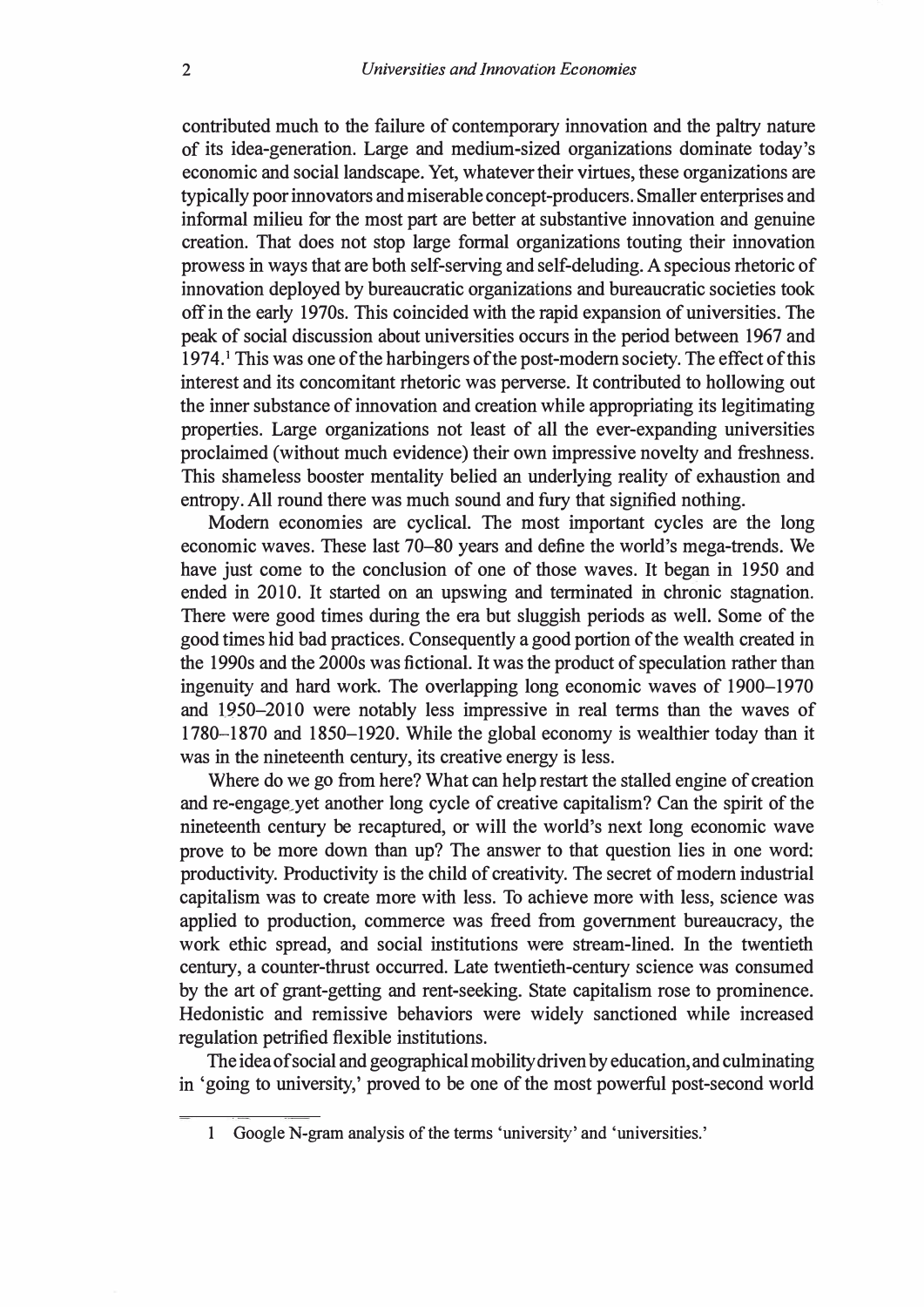#### Introduction 3

war ideologies. Across the OECD, 30 percent or more of 19-year olds now attend tertiary institutions. Ready access to higher education prevails. The underlying assumption is that education-fuelled social and geographic mobility is ennobling. It emancipates human beings from a life of labor and enriches the mind. But does it? Students often acquire proficient professional knowledge in contemporary universities yet these same universities now also often bore the brightest students. At the same time, 25 percent of students drop out of university permanently without completing a degree.<sup>2</sup> Another 25 percent of students graduate but never work in a job requiring a degree. While the post-industrial universities redefined themselves as vehicles of social and spatial mobility, their ability to satisfy the most inquiring minds or produce path-breaking work diminished, as did their vocational salience.

This kind of unseemly roundabout was not peculiar to universities. It haunted much of the electronic age. A peculiar ambivalence beset the era. It saw out socialism and communism. Both were dead ducks by 1989. But the age could not let go of their asphyxiating legacy. So it turned from anti-capitalism to various kinds of faux capitalism. A legion of fauxitalisms mushroomed. These were encouraged by government subsidies, preternaturally-low interest rate policies and ideologically-inspired regulatory environments. The financial crisis of 2008 signaled the beginning of the end of the post-industrial age. We are starting to look back on it now. What we see in hindsight should inform the future. Times do pivot and behaviors do change. We cannot foretell the future but should the future tum out better than the past this will be because we have learnt something from experience. We do not know what the next economic wave will be. It is being invented right now. The open question isF whether, as a result, the creativity slump of the post-modem era will be overcome or not?

Post-modem sin was two-fold. First, it was not to go to university. Second it was not to invest large amounts of private and public money in the vain pursuit that everyone should attend a college or university. Accordingly, the higher education sector attracted untold billions in tax-payer funds and student fees. Yet what it delivered to millions of individuals and the larger society was paltry. Drop-out rates were intractably high. On a mass scale, these rates were socially and financially unsustainable.<sup>3</sup> A quarter to nearly a half of graduates ended up in

<sup>2</sup> In 2011, the comparative figure for the United Kingdom (one of the world's better performers) was 21.6 percent. Paton 2012. The OECD, 2007, Table A3.4, calculated that 72 percent of Australian university students completed (28 percent didn't) by measuring graduates as a percent of entrants for the year. The OECD average, on this measure, was 69 percent completion. The United States had 56 percent completion and the United Kingdom 79 percent completion. The OECD, 2013a: 68, reported completion rates of 80 percent (Denmark), 74 percent (Germany), 66 percent (Israel), 64 percent (USA), 59 percent (Norway), and 47 percent (Hungary). Australia's rate in 2013 (81 percent) was arbitrarily high due to rapidly growing entry numbers.

<sup>3</sup> In 2013, 37 million Americans (about one in 10) had some college credits but had not completed a degree.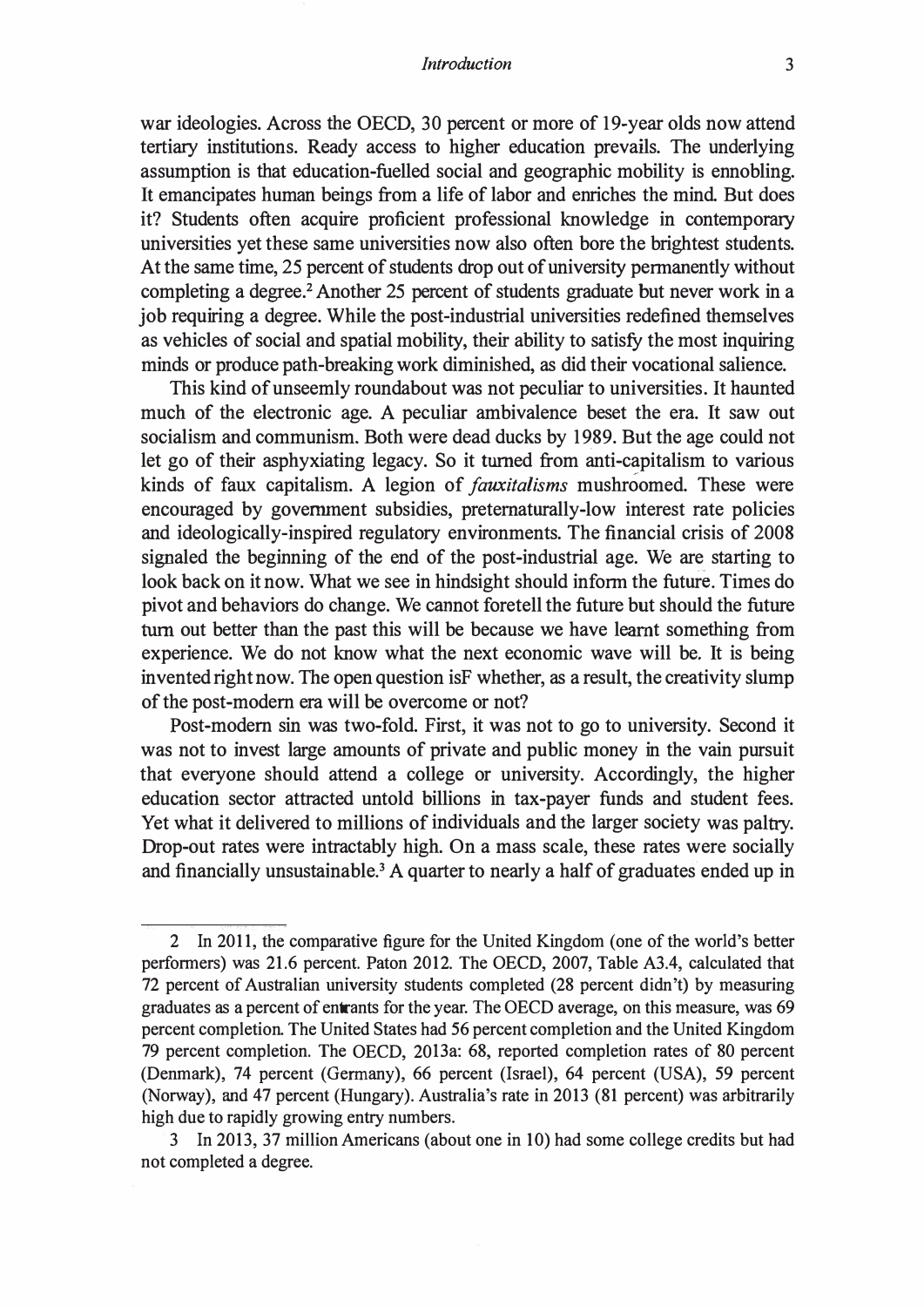jobs that did not require a degree.<sup>4</sup> Chronic grade inflation diluted the meaning of entry scores and performance results. After 1970, real research output per capita declined visibly and the rate of high-level creation diminished noticeably. Major breakthroughs in key areas from physics to medicine contracted.

When it comes to analyzing the universities, the current study draws principally on evidence and examples from Australia and the United States. The latter is a diverse higher education system with both public and private institutions; the former is a predominately state university system. The American system is large and leads the world; the Australian system is small but is strong academically and is a major exporter of higher education internationally. Yet both face serious systemic problems—as do university systems across the world. The problem lies not with this or that country but in the nature of the university and especially what became of it in the post-industrial era. The university was the signature institution of the post-industrial age. The age reaped what it sowed. As the last long economic wave unfolded between 1950 and 2010, universities expanded remorselessly. As they did, their intellectual productivity declined. They become massively bureaucratized. Their information technology proved dysfunctional. Central costs ballooned while governments mercilessly drove large numbers of young people who had no interest in and no aptitude for university curriculum into the universities. Today the clear evidence is that half of university entrants show no improvement in reasoning or understanding across their first and second year. In effect, they learn nothing. Half also either drop out of university or else are never employed in a job that requires a degree. What would we say of a factory that produced 50 percent unusable widgets? We would say it had a productivity problem. All the serious empirical indicators suggest that too many young people today go to university or degree-granting colleges not too few, and that the raison d'etre of universities has been lost amidst a fog of fake social pieties, insipid intellectual activity, and illusory promises of social advancement.

Governments funded the remorseless expansion of the universities.<sup>5</sup> In doing so, they created problems that they could not afford to fix. They raised expectations that more and more young people would go to university, far in excess of population growth. None of this was sustainable.<sup>6</sup> So governments did one of three things.

<sup>4</sup> Forty-eight percent of US college graduates in 2012 were in jobs that did not require a degree. Vedder, Denhart and Robe 2013.

<sup>5</sup> The breathlessness of government reports that hailed the expansion began early on. In 1964 Australia's Martin Committee reported that 'since the end of World War II, there has been a revolution in the interest in higher education in Australia' (volume 1: 12) inciting images of an implacable flow that all subsequent government inquiries would in turn summon up. The separation between fact and norm blurred. The Martin Committee was the second of Australia's major official inquiries into its universities in the post-war period.

<sup>6</sup> In 1947 Australia spent 0.11 percent of its GDP on the universities; in 1962 this had risen to 0.67 percent (Martin Committee 1964 volume 1: 13). In 2011, the expenditure was 1 percent. In 1947 the outgoing was fiscally inconsequential. In 2011 it was fiscally noticeable and thus subject to political considerations.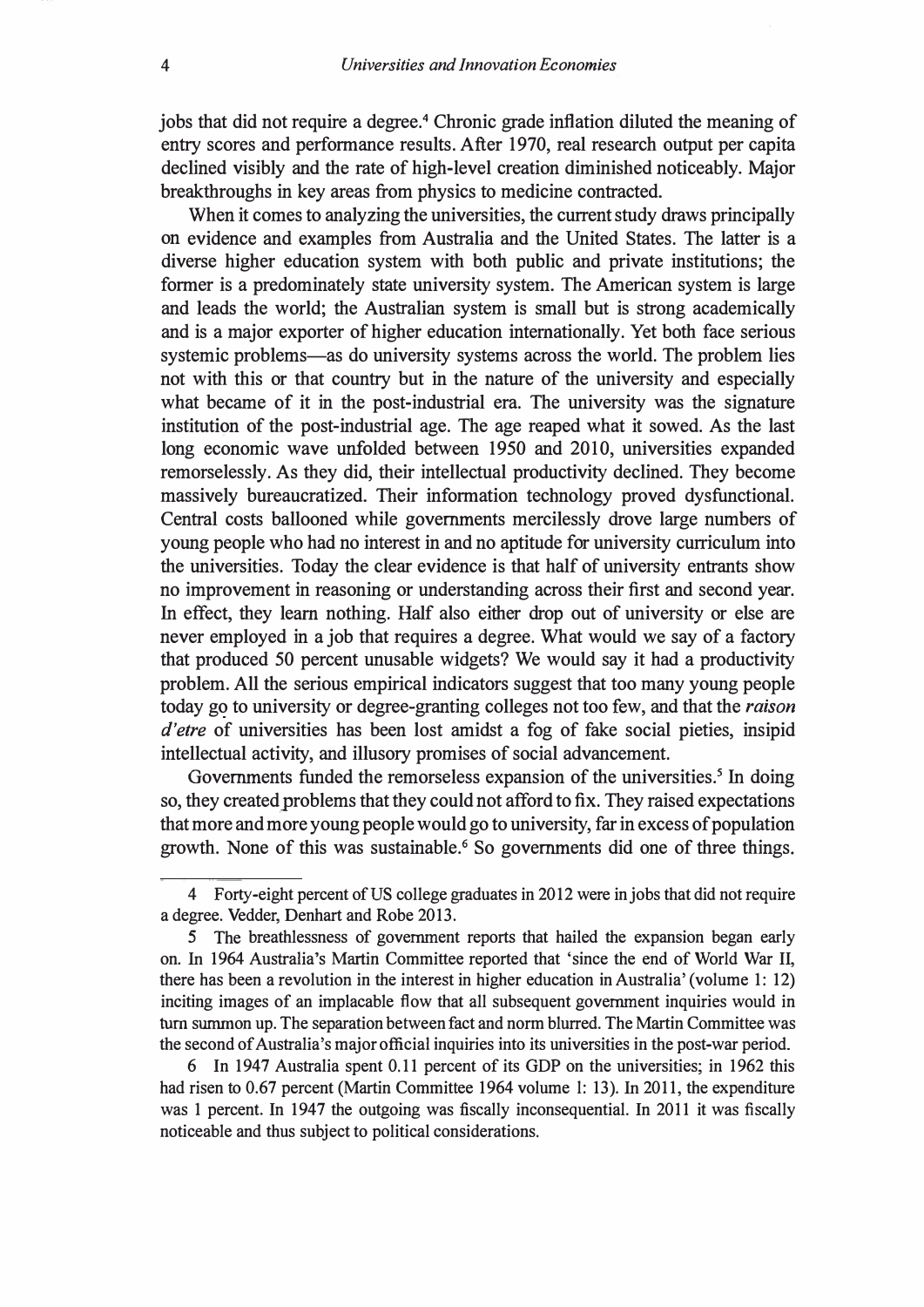#### Introduction 5

They borrowed the money to fund university places, exacerbating long-term public debt problems. They introduced 'fees-and-loans' packages for students, creating unproductive private debt for the many students who would eventually drop out of university or never use their degree in a job. Finally, governments systematically underfunded student places. This careless system undermined the intellectual productivity of the university in the name of expanding the university. It financed millions of people to learn approximately nothing while those who were in a position to seriously benefit from a university education were habitually short-changed by the skimpy curricula and ballooning size of the mass university.

The post-industrial era stimulated a raging social appetite for higher education. In the wake of this, the word 'university' became a synonym for virtually any kind of tertiary education of any description. The university subsumed the college, the technological institute, the seminary, the gallery school, the conservatorium, and the sports team. In so doing it radically expanded the range and (more importantly) the type of discipline it offered. Management, media, and business 'studies' joined physics, economics and philosophy in the university. Yet it remained an open question whether the four-year undergraduate university degree was a suitable replacement for on-the-job training in the para-professions such as journalism or social work. Nevertheless, the status of the word 'university' is very seductive. As a consequence the institution of the university has continued to proliferate inexorably while the universities on average have become more and more trivial in their spirit and practice. A handful of universities escape this fate. Most do not.

Universities are defined by three great functions. One is to transmit knowledge in order to provide students with an understanding of the humanities, the sciences or the social sciences. The second function is to transmit know ledge in order to prepare students for a learned profession. The third and highest function of the university is to create knowledge. The university thus is defined by the advancement as well as the transmission of knowledge. A university that advances knowledge is different from a humanistic college or a vocational institute. The latter principally convey knowledge rather than create it. The discovery university (the type of university that advances knowledge) relies on high levels of self-education and intellectual modelling. A firmer or clearer distinction between the discovery university (on the one hand) and the humanistic college or the technological institute (on the other hand) might help to resolve some of the conundrums that we currently face as a consequence of the repeated inflation of the concept of the university. We cannot escape the simple reality, though, that a large portion of what today is called 'the university' is not a university at all.

The problem is not new. The modern idea and practice of the university took shape in the nineteenth century. What resulted from that was an institution (even then) whose self-understanding and practices were ambivalent and conflicted. The American university scene of the late-nineteenth century had all the features in miniature of what was to come. It was tom between vocational and scholarly study, undergraduate and graduate missions, professional schools and the liberal arts and sciences, the advancement of knowledge and the diffusion of knowledge,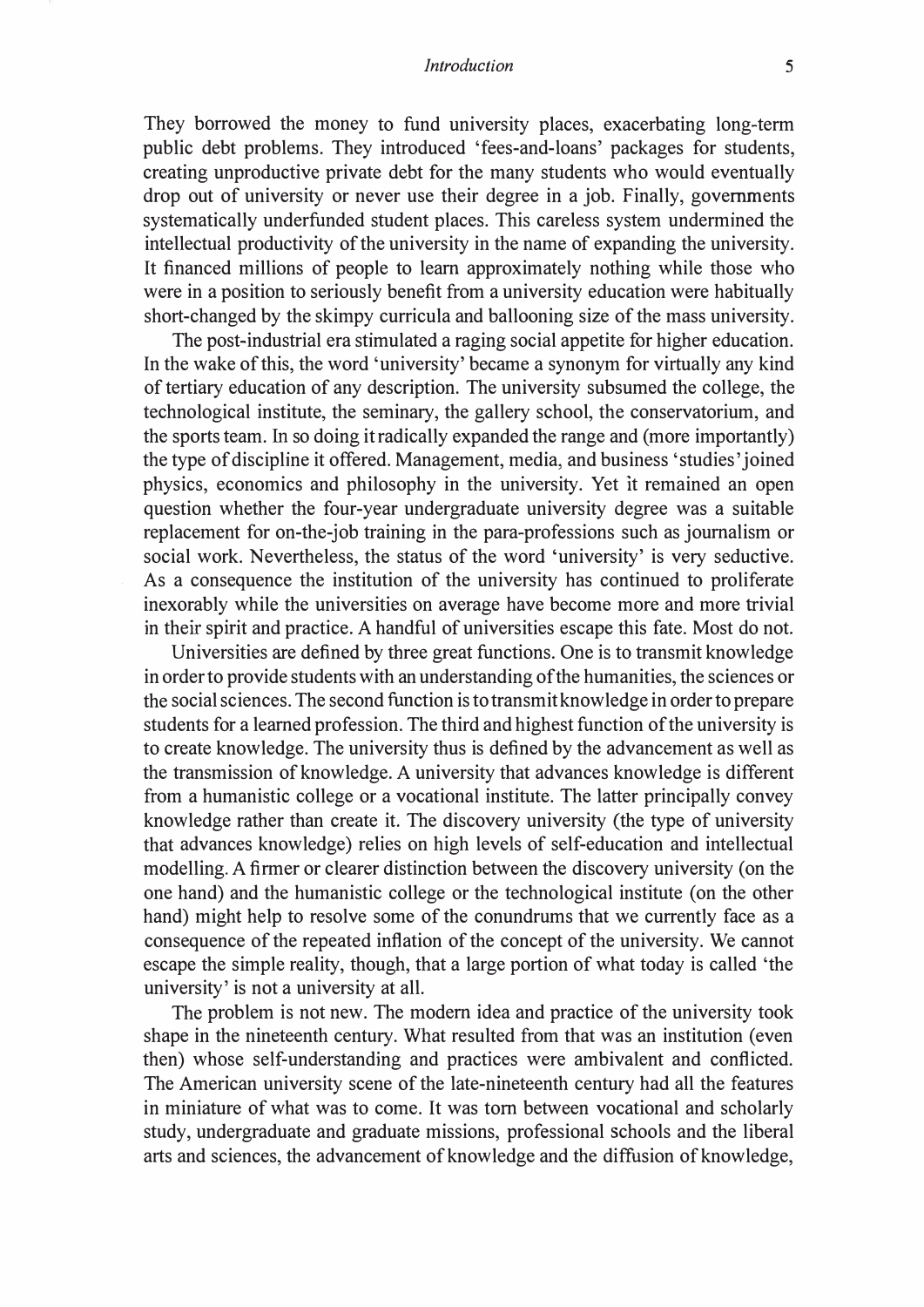professional training and intellectual calling, pure and applied knowledge, wide curricula choice and narrow disciplinary specialization. It prepared students for the learned professions (originally divinity, law and medicine) while opening the university to vocations that aspired to professional status. Programs for musicians, dieticians, pharmacists, teachers, veterinarians, social workers and business administrators sprang up. Some of the new professions, like engineering, matched the intellectual demands of law and medicine; others struggled (and still struggle) for credibility. And the question of how the 'lower faculties' related to the 'higher faculties,' how philosophy related to law, or science to engineering, or the liberal arts to the professions was never resolved. Did a new discipline like that of business belong in a professional 'school' or in a 'college' of liberal arts and sciences? What in any event was the relation or separation between the words 'school,' 'college,' 'institute,' and 'university'?

Overall, 'the university' belies its name. It has evolved as a disjointed and jumbled institution, with a fractured identity, often united by one thing only: the desire to grow ever-larger. The post-industrial era exacerbated and compounded this tendency, often radically. Excess was its middle name. The consequence of the post-modem age was to blur still further the idea of the university. It did this on a very large, concerted scale. It accelerated and magnified a process that turned the university into the multiversity and then into the megaversity. The institution of the university became all things to all people. Distinctions between training providers, colleges, polytechnics, technological institutes and universities blurred. Intellectual goals vied with social goals and vocational goals and expansionary goals. This all gelled with the conceptual relativism of the age. Haziness, confusion, and muddle reigned.

The. post-industrial age witnessed some counter tendencies. Between 1974 and 2004, across the world, the term 'research university' gained ground.7 Selfdescribed 'research universities' began to assert their identity. Since the creation of the University of Berlin in 1810, there had been a presumption that a university was a place where research happened and knowledge was advanced. Yet this idea of the university always sat uneasily with collegiate-style teaching universities and vocational-style technological universities along with the professional 'schools' and undergraduate 'colleges' of universities, and a myriad other half-way houses, suggesting that the idea of the university has been one of the most contested and confused ideas in modernity. Everyone one desires the status that research confers because only a relative handful of the members of a university routinely produce research. Not only that but also a tiny number of universities produce most of the world's academic research. The sudden emergence (in the mid-2000s) of global rankings of universities merely highlighted this. While at the other end of the spectrum new versions of the 'vocational university' proliferated (especially in East Asia) whose rationale was that graduates would get 'jobs.' In between these two poles sit most universities who are uncertain of their identity and who rely on

<sup>7</sup> Google N-gram word analysis search.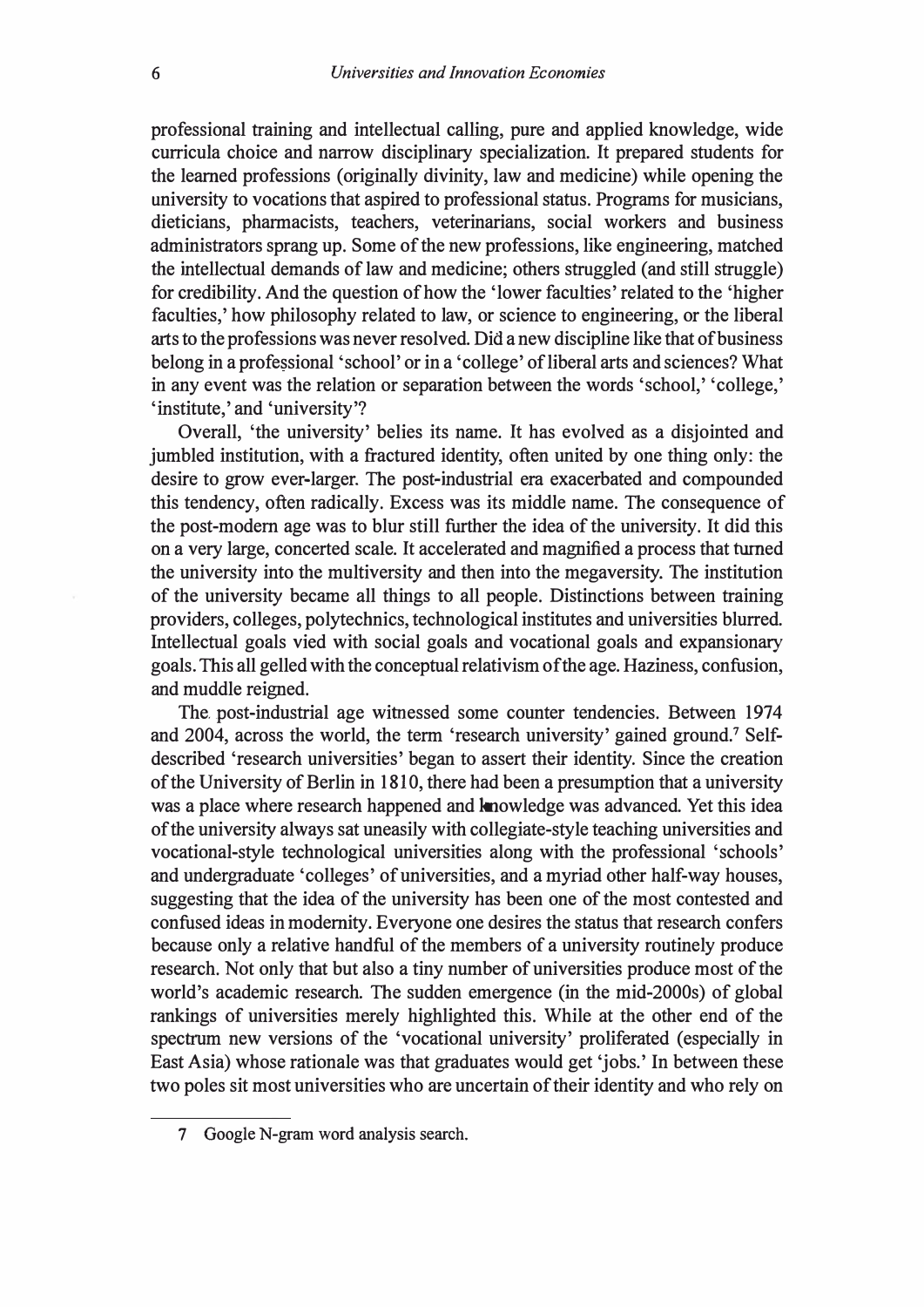#### Introduction 7

vague notions of' scholarship' to bridge what is for most purposes an unbridgeable gap between intellectual discovery and job training. Most of these institutions claim to do research but in practice produce little of it. All in all, that suggests the need for a more affirmative and systematic distinction between the discovery university, the humanistic arts-and-sciences college and the technological institute.

'Polytechnic,' 'technical college,' 'college of advanced education' and 'institute of technology' are still today much more accurate words to describe many of the institutions that are called 'universities,' no matter that these labels have fallen into disuse. The astute US Carnegie classification of research, doctoral, and comprehensive universities indicates the difficulty of answering the question: 'what is a university?' Research universities give priority to faculty carrying out research; doctoral universities have at least a number of major doctoral programs but without an emphasis on faculty research; comprehensive universities offer graduate research degrees to Masters' level. Is a university then defined by the conduct of research or can it be defined by the quasi-teaching function of supervising graduate research students?

The confusion of naming has been caused in no small measure by the social desire to expand universities. By the mid-2000s, this expansionary impulse had turned into a hubristic ambition that 30, 40 or 50 percent or more of 19 yearolds attend university. This was invariably tied to post-industrial claims about achieving 'equity' in higher education; claims that only ever produce ever-larger equity bureaucracies, never ever-greater equity. Post-industrial equations of degree-granting with the advancement of learning (in turn) with the advancement of knowledge (in tum) with economic advancement proved a chimera. The post-industrial era achieved little more than the proliferation and inflation of qualifications and the moral disenfranchisement of those without them. Postindustrial higher education promised social equality but more commonly produced unrepresentative, obsequious, and morally-smug meritocracies whose actual merit was difficult to determine. It acted as a model for the wider bureaucratization of social systems in general and the zealous over-extension of procedural rationality in society. The post-industrial university failed to deliver on any of its social equity talk. Its failures then became the justification for repeating more of the same. After 1970, universities promised to match the percentage of low socio-economic status (SES) student enrolments with the proportion of low SES individuals in the general population. Forty years on, the universities had failed to do this almost completely. All that equity policy did was to generate university equity bureaucracies in which university graduates were employed. This was a microcosm of a wider social phenomenon that saw the multiplication of public spending on procedure and process and the consequent proliferation of null offices with exorbitant titles occupied by graduates to no good social effect.

More compelling than the self-interested promises of equity bureaucracies is the auto-poietic model of educational attainment. Bureaucracies seek procedural and institutional solutions to problems that cannot be solved by organizational means. Advancement to university is a classic example of this. Institutional policy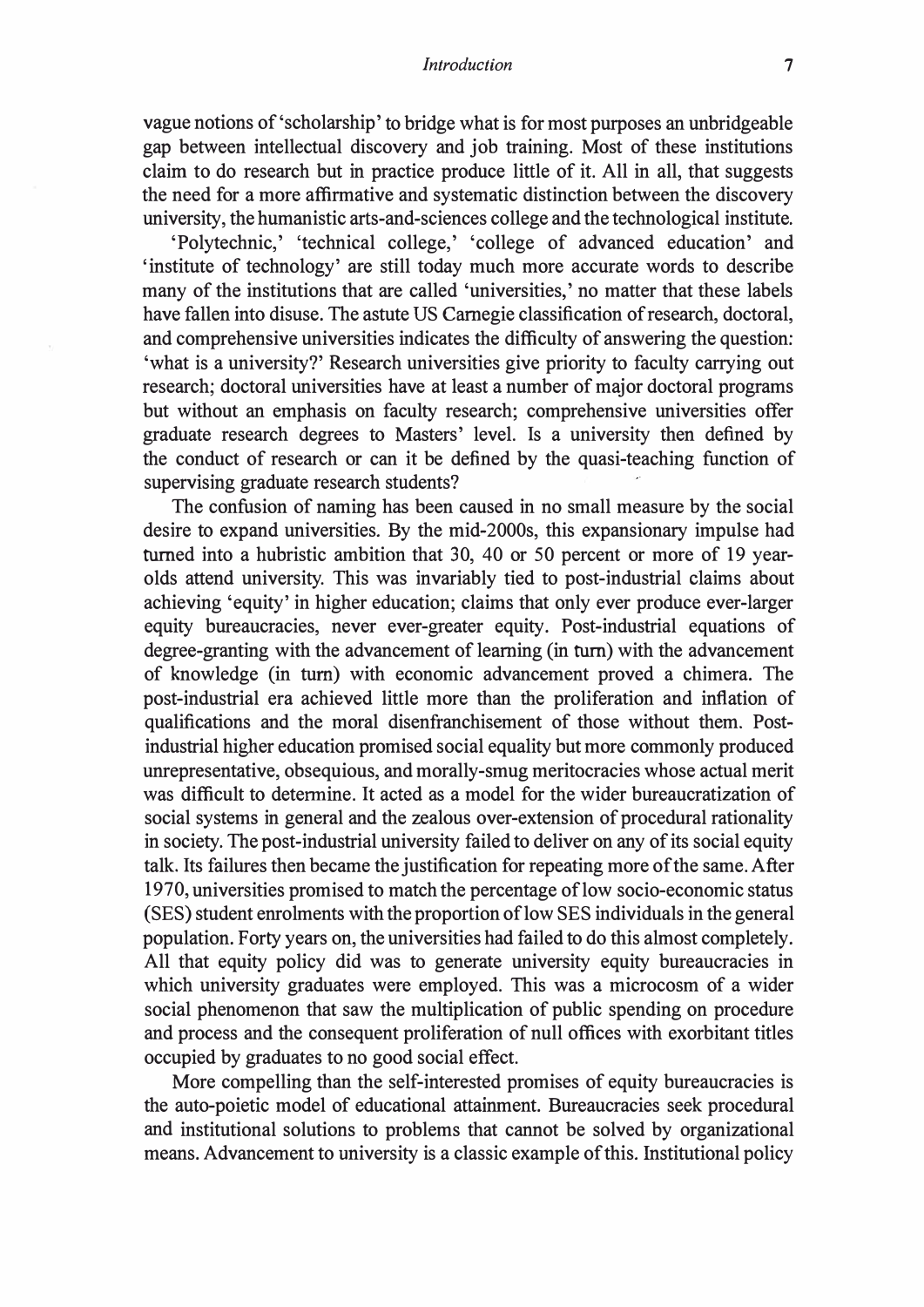techniques such as lowering or manipulating entrance requirements, setting entrance quotas, multiplying the number of places in universities, offering special (aka non-meritocratic) scholarships and income support, and so on, make little or no difference to social outcomes. This is because advancing to university is not a generic social process but rather a socio-intellectual one. The single most powerful predictor that an individual will get to university is not parental status, income or occupation. It is the size of the home library that a child has access to. If one wants to attain equity of entry to higher education then the familialbibliophilic model of educational attainment is a more realistic way of achieving this. This is comparable with the efficacious role that self-education plays in the lives and careers of creative individuals in the arts, sciences and the professions. Rather than bureaucratically-driven 'access' programs, bibliophilic programs that support reading at home (such as investing in public libraries) are more effective in achieving broad educational success. There is good reason as well for skepticism about bureaucratically-delivered schooling. Bibliophilic self-education combined with familial inculcation of time-management and other key behavioral and character traits is central to getting to and succeeding at universities. Postindustrial obsessions not only with schooling but also with social media have endangered this. There is a close correlation between the pervasive rise of social media and the critical collapse in hours spent reading at home in recent times. Just as institutionalized schooling is no guarantee of learning, equally questionable is the proposition that 'more places at universities' means 'more social opportunity' and' greater life chances.' In reality, 'more places' in the post-industrial universities has simply meant less and less learning going on in those institutions. The postindustrial equation of ever-higher formal levels of education with better learning outcomes, better graduate incomes, and better economic performance or social prosperity is fallacious. For the present, the mythologies of the post-industrial society keep social demand for university places in OECD countries high. But myths are not forever and realistic questions keep being raised: How can demand, outcomes and the fact of shrinking government budgets be reconciled? How (then) are scarce public resources to be allocated?

If resources are scarce, to whom or what should those resources flow? This is a classic question of public policy. What criteria do we have to help us choose between what we spend money on and what we don't spend money on? There is reason to consider sympathetically the criterion of discovery. Discovery is a public good. Done in a serious way it produces tangible, long-term, collective social value. It represents the human capacity for initiating, preserving, inventing and finding what is significant. Discovery, though, is not a populist criterion. While the fruits of discovery are widely shared, the human talent for discovery is not broadly distributed in society. Psychological studies of creativity and intelligence persistently conclude the same: around 8 percent of the population has a clear and evident gift for intellectual discovery. Around 16 percent of the population will end up in the professions and the semi-professions (combined) and that cohort benefits from some kind of higher education (though it may not be a university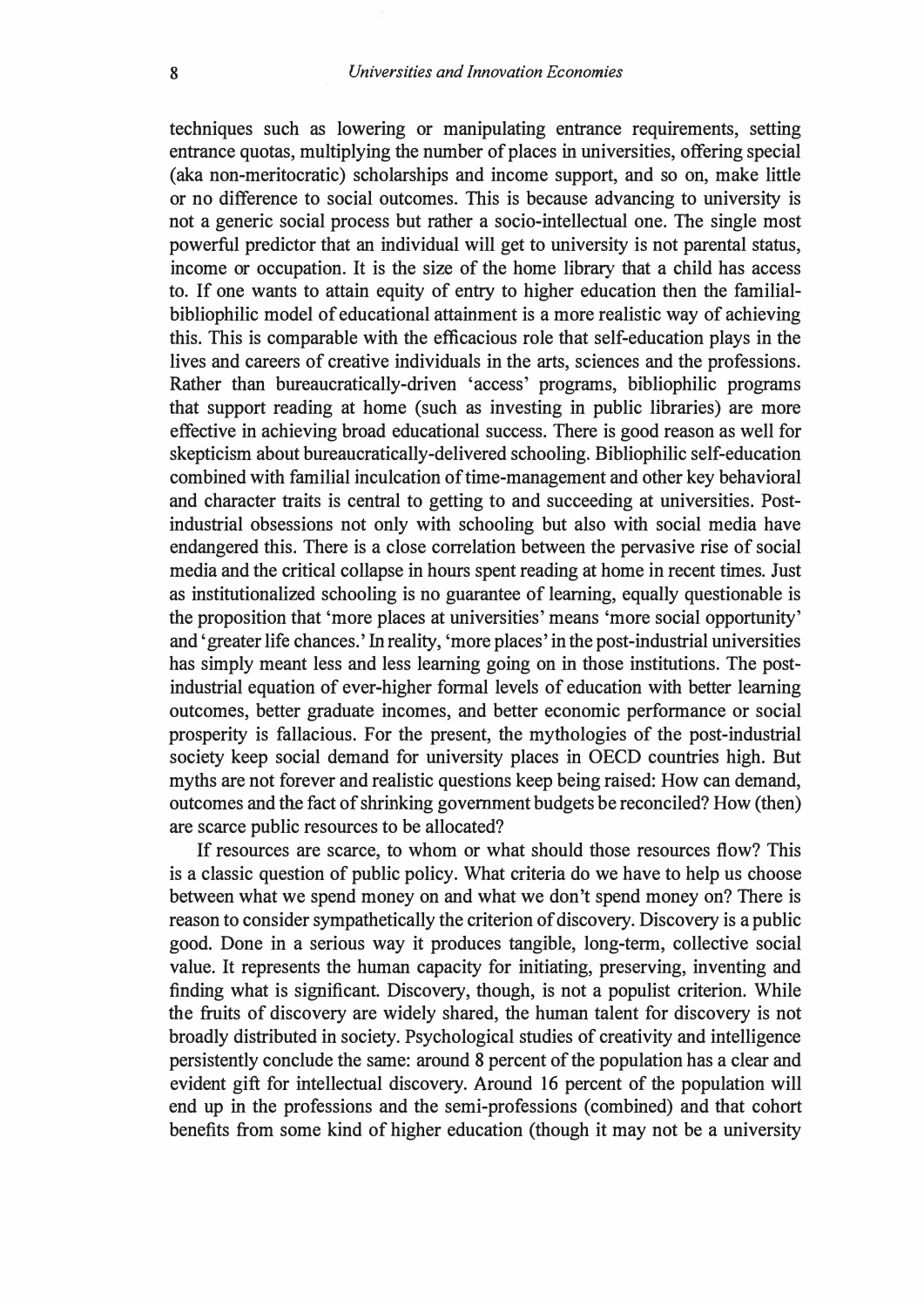education in the strict sense of the word university).<sup>8</sup> A similar percentage of 19 year olds are 'college-ready'—meaning that there is a high probability that they will successfully complete their tertiary studies. Discovery is not for everyone. The modest-sized discovery cohort is proficient at abstract thinking, reasoning, and speculation. It is comfortable with university-level curricula. It works with a substantial degree of intellectual autonomy and self-direction.

At the highest level, what results from informed self-direction—namely, invention, innovation, and initiative—is generated by a small number of researchers, writers, scientists, technologists, artists, political actors, policy makers, and leaders of the professions whose work, by its nature, is publicly communicated and widely diffused. There is an outward in-principle reason for society to support higher education especially of the 8 percent discovery cohort, and most especially its 2 percent high-performing core, because what that cohort creates has a general, transferable and durable social value. That said, though, post-industrial subsidies (as the current study shows) over time have only made higher education more expensive not more accessible. In other words, state subsidies in practice have been counter-productive and self-defeating. In the post-2008 era, scarce public finances can be best and most effectively used for limited, targeted, merit-defined support of higher education and principally of discovery universities.

The size of the discovery university sector is inherently small.<sup>9</sup> Historically the university sector as a whole was small as were universities as institutions. The

<sup>8</sup> Australia's Martin Committee (1964 volume I: 12) asked in passing the useful question: 'Should the nation make facilities available to all students wishing to become doctors or engineers or lawyers, if it is doubtful whether the community will need this number?'

<sup>9</sup> This view may be contrasted with that of Australia's Martin Committee. In 1964, the Committee stated that: 'Some of [the] disadvantages of large institutions are inevitable and they should be set against the possible advantages of size. The truth is that there cannot be an optimum university size, for there are no agreed criteria against which to judge size' (volume I: 54). However, if the extent of discovery, productivity, and efficiency are the agreed criteria, then a 'large' university is not optimum. It is notable that the Protestant universities that were the engines of the European Enlightenment were small institutions. A case in point is the Scottish Enlightenment. Its great universities, the University of Glasgow and the University of Edinburgh, in the eighteenth century had 400 and 600 students respectively, about I percent of their cities populations. These universities led the way in philosophy and medicine, harbouring figures like Hume and Hutchenson, Adam Smith and Adam Ferguson while the southern counterparts of these institutions, the much larger Oxford and Cambridge universities, were in the doldrums. (Instructively, Adam Smith cut short his stay at Oxford where he had gone to carry out private scholarship on a very generous post-graduate Scottish scholarship.) Size is not the only cause of university lethargy but it is a factor. A city or region with a population of 1 million warrants a university with a student population of 10,000 students. That is around the maximum size of a proficient university today. Six-to-eight thousand students is the optimal size for a contemporary university. Significantly larger growth engenders progressive entropy, beginning with disproportionate transaction and process costs. Structural factors like multiple campuses magnify entropic cost growth.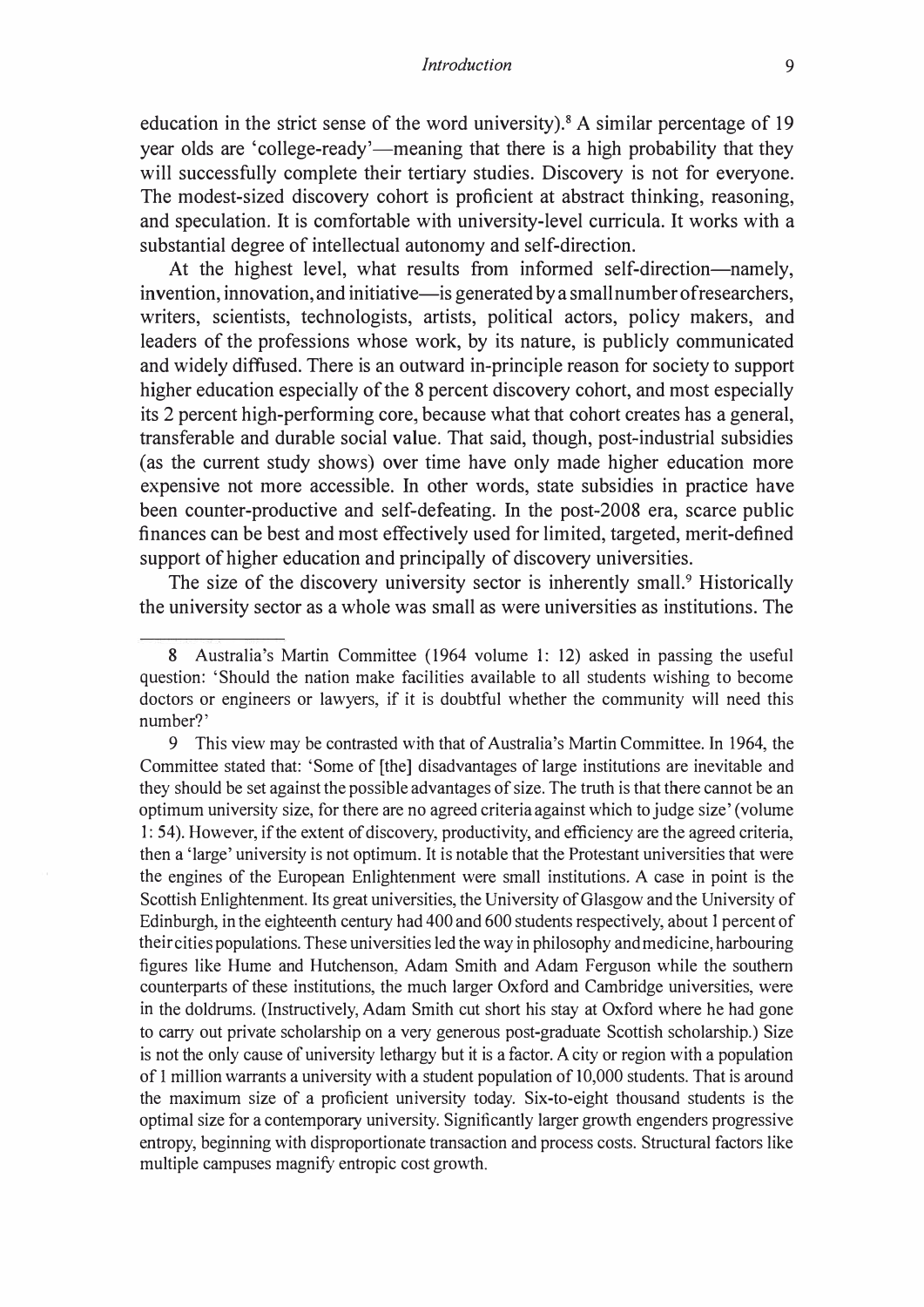importance of this is unchanged. The future of the sector lies not with themegaversity or the multiversity but with the microversity. The demands of the microversity on the public purse are properly modest. It is defined by a visible and tangible commitment to intellectual discovery and by a distinctive style of autodidactic exploration-based learning. This mode of education supposes motivated selflearners who advance in their studies via a vast range of extra curricula intellectual activities and through the medium of exploratory research-based essays, artistic works, science experiments, and theses. The latter are supervised by a professoriate that provides both undergraduate students and graduate candidates with visible and credible models of imaginative research and inspired discovery. Competitive scholarships are the most effective means available to governments to support and fund discovery-based higher learning. A system of scholarships-awarded on the basis of scholastic and creative aptitude tests—can properly underwrite both full fellowships and subsidized university places. The rationale for the state and society doing this is that discovery is a clear and demonstrable public good from which all, including future generations, benefit.

The discovery sector is tiny. It is not for every student who might benefit from higher education. The technological institute and the humanistic college naturally complement the discovery university. Those who might benefit from some type of higher education are the college-ready 16 percent who have a good probability of completing a degree or working in a vocation that requires a degree. This applies to around half or less of the number of students today in higher education. Higher education is a mixed private and public good. For graduates, a higher education provides intellectual self-enrichment and leads to professional, skilled paraprofessional and office work as well as higher incomes on graduation and higher social status. For employers higher education sorts aspirant employees. The state's responsibility is limited in most cases. The exception is the exceptionally talented whose capacity for intellectual discovery and professional initiative provide a manifest long-term public and social benefit.

The public purse is not unlimited. It should not encourage over-education, as today, with millions of students enrolling in higher education with faint chance either of graduating or ever working in a job that requires a degree. Loans for tertiary study—repaid as a taxable percentage of graduate income—are an efficient way for able individuals to pay for a university place, allowing them to defer payment of fees and expenses until they are working. The over-expansion of the post-industrial university, though, created ballooning student debt. A large number of those who are indebted gain no rational private benefit from this debt. Student debt today has started to become a cause of marriage postponement, home loan unaffordability, and delay in the beginning of families. It also eats into the modest capital needed for garage-scale business start-ups. This suggests that not more but fewer university places per capita are needed. University places cannot replace jobs nor can they replace workplace apprenticeships, traineeships, cadetships, paid internships, and small business start-ups. The latter are more valuable now to those wanting to enter the workforce than the ever-decreasing marginal returns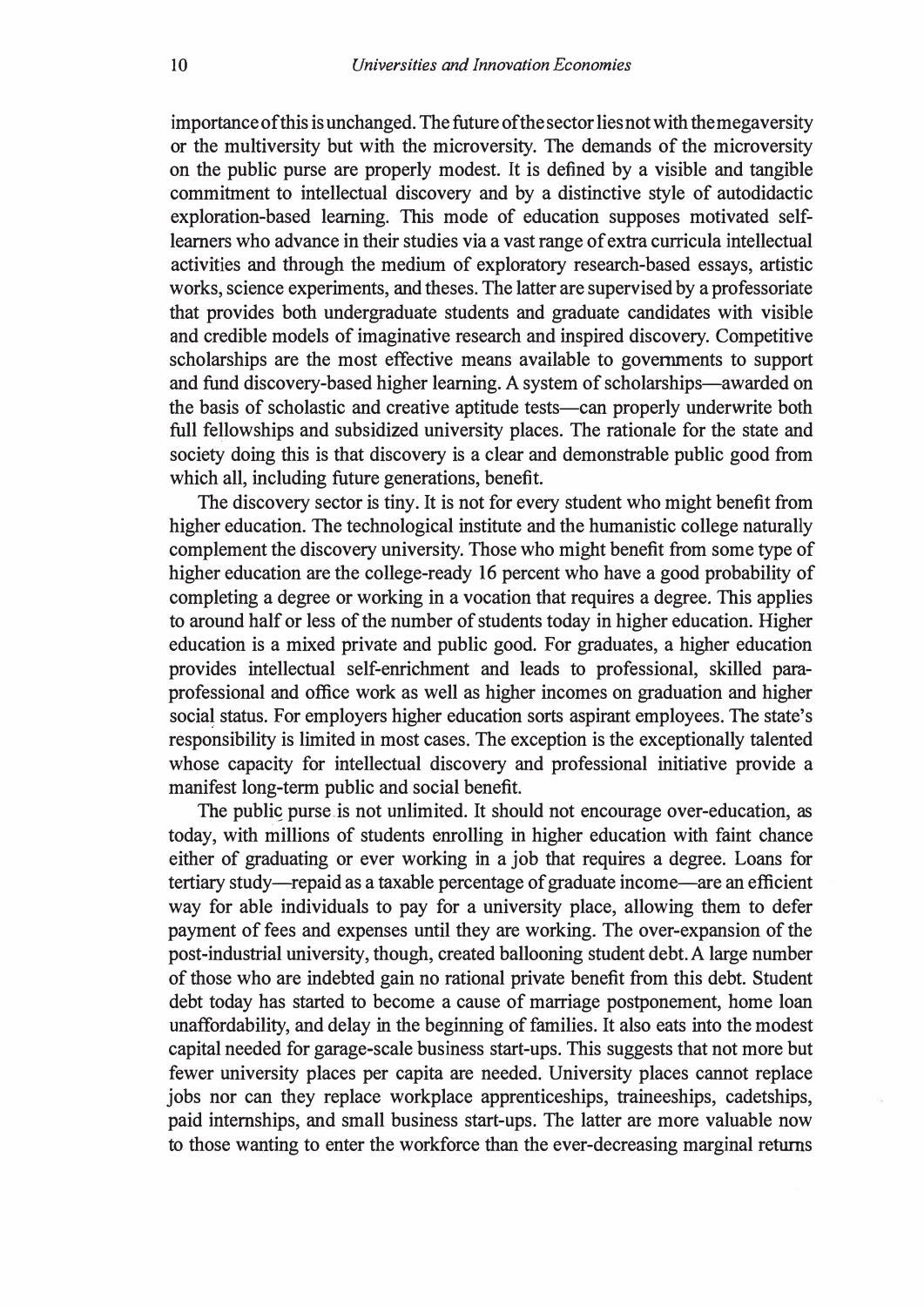of ever-more university places, be these privately or publicly funded. The proper principal function of public policy is to aid in the creation of jobs, not university places. The chief economic illusion of the post-industrial age was that the latter could replace, stimulate, and generate the former.

The carrying-out of research defines a university. Yet most post-industrial universities produce meagre amounts of research. They are in reality teaching institutions, i.e. de facto colleges or institutes. They principally function to transmit knowledge, not to create knowledge. Even then their rates of retention of undergraduate students are often poor and their record of graduate employment placement is mediocre. In the post-industrial era, non-academic professional and administrative costs grew from 40 percent to 70 percent of university budget spending while university performance measured against key indictors remained static or declined. Most serious of all, the models of post-industrialism promised the vitalization of creative economies and societies. The converse occurred. Per capita rates of discovery in the arts and the sciences declined \_in the post-industrial era. Fewer major works of note were produced compared with earlier historical periods. Political concern with providing more and more university places had detrimental effects. It muddied the social goal of advancing knowledge. It moved focus away from high-level creation and discovery—even when (in doing so) it deployed the rhetoric of creation and discovery. OECD countries in 2008 were less creative and less proficient in the arts and sciences than they were in 1908. By way of illustration, the US rate per capita of patent registration peaked in 19 14. Since the discovery of the DNA double helix by Crick and Watson in 1953, the per capita number of high-level science breakthroughs has diminished markedly. The half-life of contemporary scientific knowledge is short—meaning its obsolescence factor is high. Much of its experimental results are never verified and the failure rate of retested results is also high. While universities expanded massively during the post-industrial era, per capita research productivity inversely declined. No more than 20 percent of 'teaching and research' academics in OECD universities routinely produce research, even if most relish the kudos and social status of a discovery university.

A common theme highlighted by extant studies and biographical accounts of creative figures in the arts, sciences and the professions is self-education. High-level creators flourish when they have access to first-class libraries and laboratories and first-class intellectual models. Together, these provide a powerful context for the adventive mind. The twin imperatives of self-education and intellectual modelling animate the forms, structures, expectations and needs of the autodidactic discovery university. Its overarching goal is discovery. Its meaning and motion derive from this goal. A university of this kind provides its students with an apprenticeship in discovery. There are many techniques for achieving this. Large libraries, broad curricula, interdisciplinary freedom, one-on-one research-based tutorials, small seminars, public lecture series, project-based learning, research-based assessment, and student-staff societies are common examples. Most important though is a pervading ethos of inspired objectivation. The auto-poietic university is a place for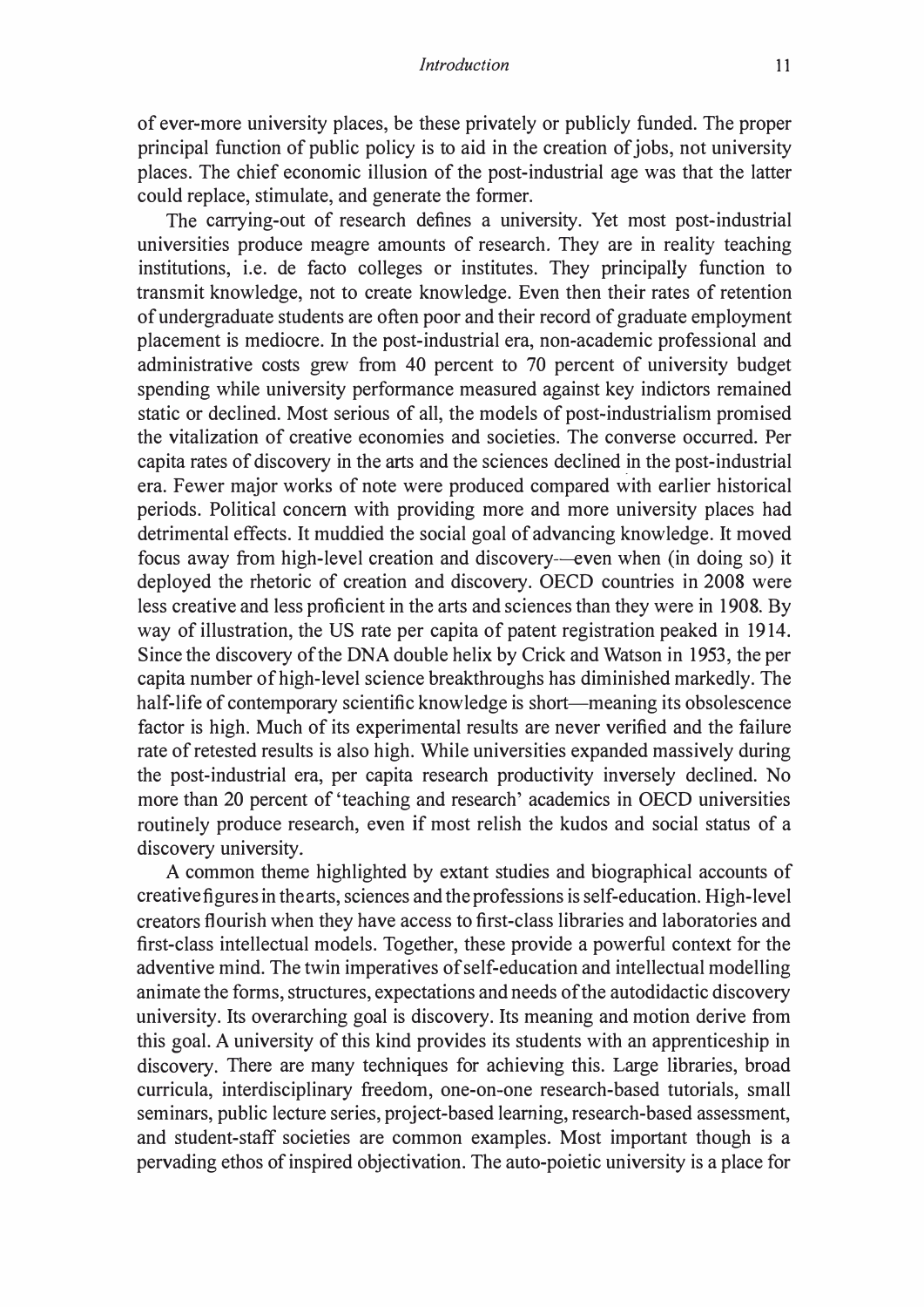learning how and witnessing how the act of creation takes place. That requires the direct observation of acts of discovery as they happen, as professors write books, conceive experiments, give papers, submit articles, posit artworks, and profess fresh ideas.

Discovery universities are small in size and number. They are devoted to vigorous intellectual discovery through self-directed pedagogy and research. The discovery university relies heavily on autodidactic learning. It is a place of self-direction. The institutions of the library and the laboratory are at the heart of it. Compared with this, most contemporary universities offer a form of 'higher schooling.' The discovery university is defined not by the transmission of knowledge but by the adventurous finding of knowledge. Its first task is creation. Its second task is to prepare those who one day will do the same. Classically this is achieved by self-education supported by the superlative modelling of creative action.10 The auto-poietic archetype of learning is borne out by a century of studies of creative cohorts in the arts, sciences and the professions. Discovery is the apprehension of previously unobserved relations and forms. It manifests itself in learning, teaching, research, and innovation. While discovery is not identical to research, research typically accompanies discovery-based learning. The chief medium of both is the imagination. Research and discovery-based learning call upon similar capacities. Both require high levels of autonomy and both are marked by a strong propensity to objectivation, that is, the positing of intellectual and symbolic objects. These range from undergraduate research essays and reports through the graduate thesis to the book, artwork, model, exhibit, patent, and paper.

Through the post-industrial era, social engineering decimated the ecology and media of the imagination both in the universities and in the larger society. The

<sup>10</sup> Albert Jay Nock, 1932: 73, observed: 'Let us speak of the university and the undergraduate college. Traditionally, the university was an association of scholars, grouped in four faculties Literature, Law, Theology and Medicine. When I say an association of scholars, I mean that it was not quite precisely what we understand by a teaching institution. The interest of the students was not the first interest of the institution. Putting it roughly, the scholars were busy about their own affairs, but because the Great Tradition had to be carried on from generation to generation, they allowed certain youngsters to hang about and pick up what they could; they lectured every now and then, and otherwise gave the students a lift when and as they thought fit. The point is that the whole burden of education lay on the student, not on the institution or on the individual scholar. Traditionally, also, the undergraduate college put the whole burden of education on the student. The curriculum was fixed, he might take it or leave it ... Moreover, he had to complete it pretty well on his own, there was no pressure of any kind upon an instructor to get him through it, or to assume any responsibility whatever for his progress, or to supply any adventitious interest in his pursuits. The instructor usually did make himself reasonably helpful, especially in the case of those whom he regarded as promising, but it was no part of the institution's intention or purpose that he should transfer any of the actual burden of education from the student's shoulders to his own, or contribute anything from his own fund of interest in his subject by way of making up for any deficiency of interest on the part of the student.'